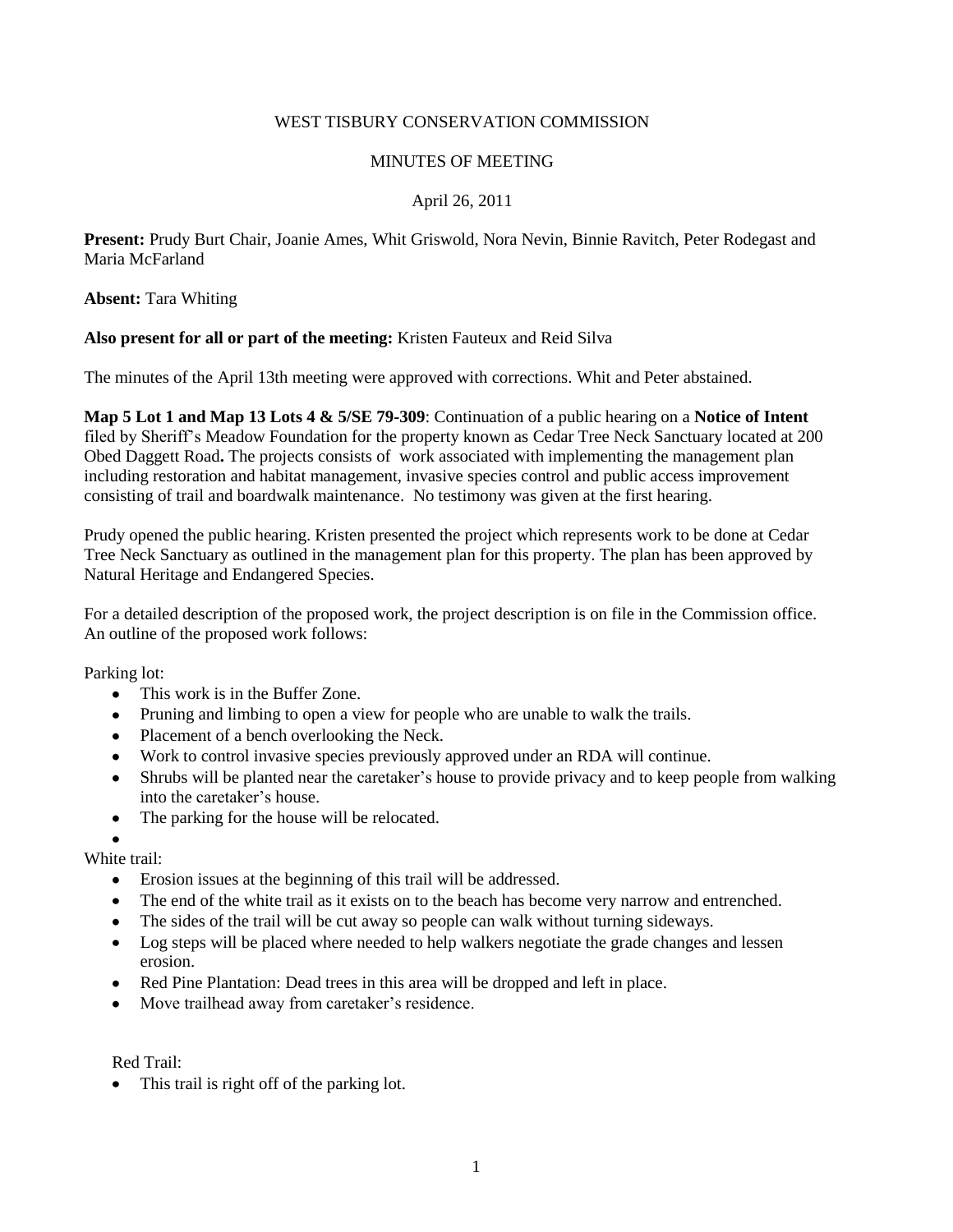- Erosion issues will be addressed by repairing and elevating the boardwalk and adding water bars to the sides.
- Removal of excess sediment from the stream.
- Symbolic fencing and signage will be placed in areas where dune restoration is needed.

Purple Trial:

- The beech trees along this trail opposite the stream are being loved to death by visitors.
- Symbolic fencing around beech tress to prevent additional erosion.
- Remove excess sediment that has washed into the stream and use it to replenish area around beech trees.
- Landscaping fabric will be put down in the barren areas and moss, Clethra and other appropriate species will be planted around the roots of the trees.
- Install retaining wall to stop erosion from entering the stream.

Yellow Trail:

- A new boardwalk will be installed per the specs submitted and existing boardwalks maintained.
- An abandoned section of trail at the edge of Ames Pond will be restored.  $\bullet$

Blue Trail:

New trail that runs along the top of the coastal bank. It will be located outside of the 25 foot No-Disturbance Zone. A Gravely will be used to remove the vegetation for the half mile trail. Symbolic fencing and signage will be placed to keep people from going over the bluff to the beach. Once the trail is cut in, view channels will be established.

The Neck:

 $\bullet$ Sheriff's Meadow is working to develop a plan to remove the invasive species on the Neck and to restore the open character of the Neck by mowing, grazing or prescribed fire. Access to the neck makes it difficult to get equipment to this area. Possible ways to access the neck were discussed. Goats are another option under consideration. A prescribed burn is also a possibility. Six Japanese Black Pines will be removed from the Neck.

White Cedars: These trees are native to the Vineyard. SMF would like to attempt to reestablish a stand of these trees in an area with appropriate soil conditions. More details on this work will be submitted to the Commission for approval.

After a brief discussion, a motion was made and seconded to approve the project as presented and detailed in the project description. All in favor.

Discussion on Special Conditions:

- The framing for the boardwalks may be made from pressure treated wood. The decking shall be  $\bullet$ constructed of locust or other rot resistant wood. A pin foundation system will be used for the footings. A tarp must be used if cutting the wood on site to collecting sanding.
- The work on the Blue trail will be reviewed in one year.
- Sheriff's Meadow Foundation will come back to the board with a detailed plan for restoring the neck and the planting of the white cedar trees.
- Ongoing maintenance will be allowed without further approval of the Commission

A motion was made and seconded to approve the special conditions. All in favor.